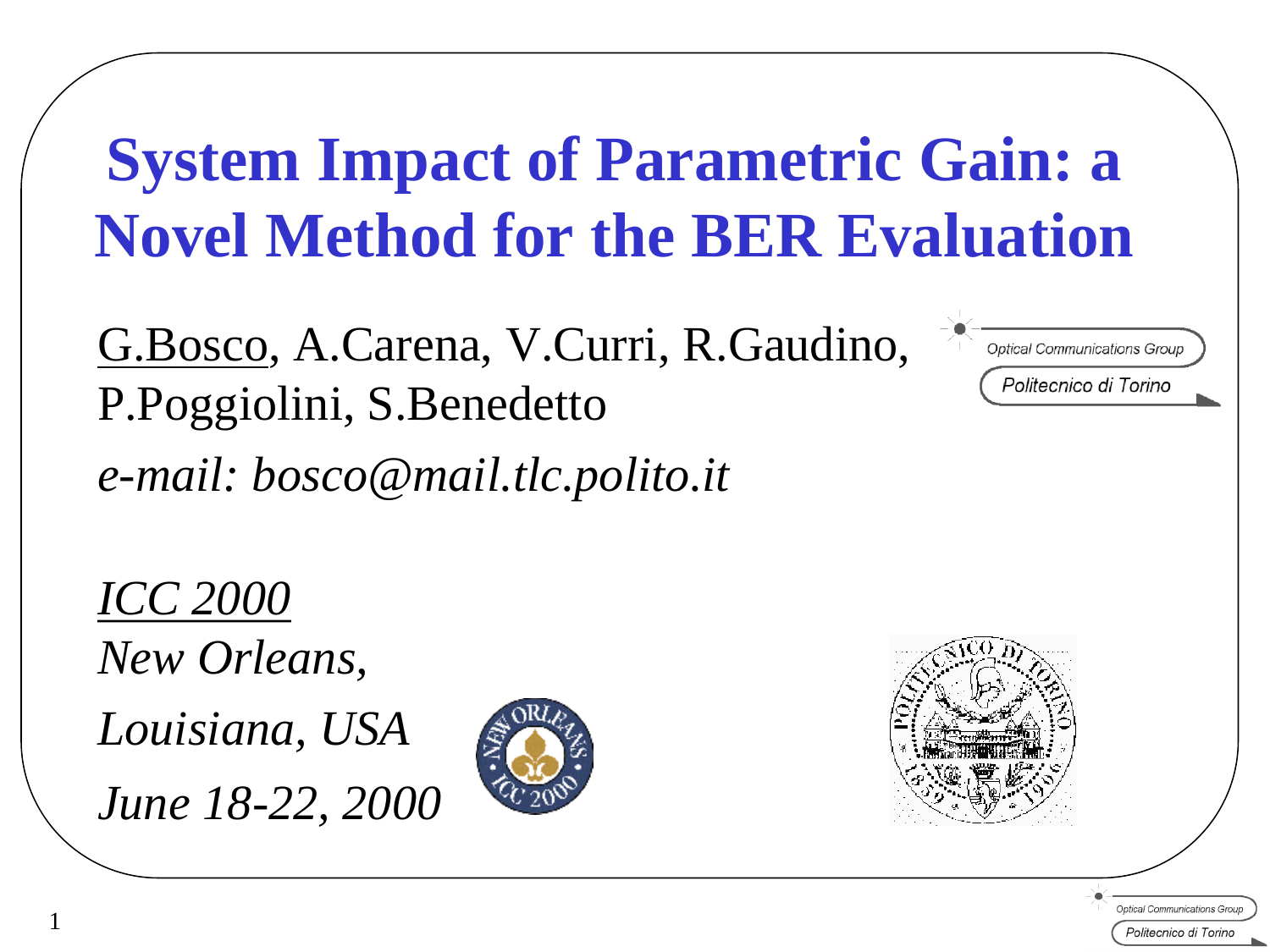#### **Presentation Outline**

- Introduction to Parametric Gain (PG) effects in fibers
- The potential impact of PG in fiber systems
- Drawbacks of the Gaussian approximation
- The Karhunen-Loève series expansion (KLSE) method:
	- Brief explanation of the technique and its features
	- Examples: a single span link and a long-haul link
	- System impact of parametric gain
- A possible application (semi-analytical techniques)
- **Conclusions**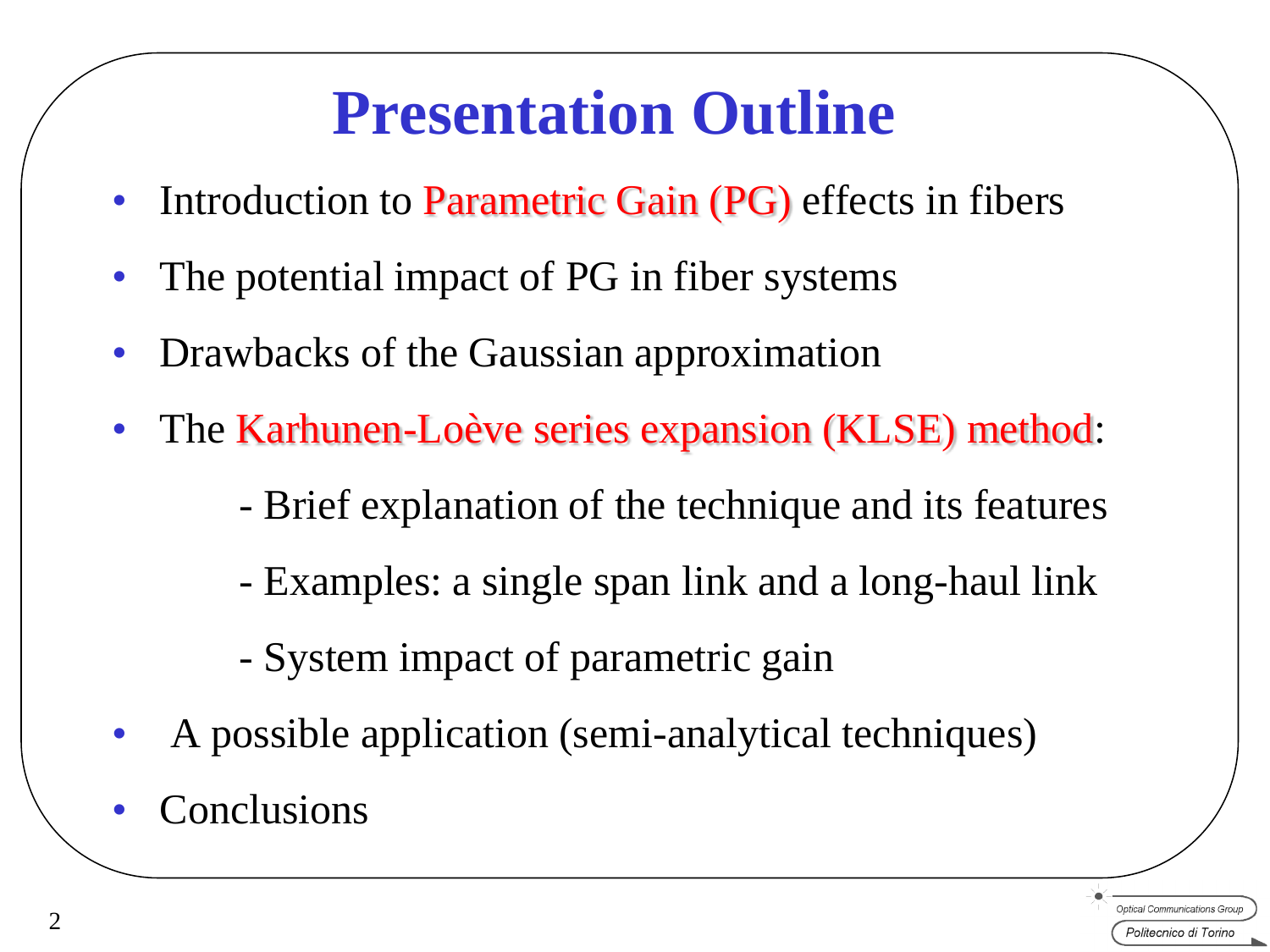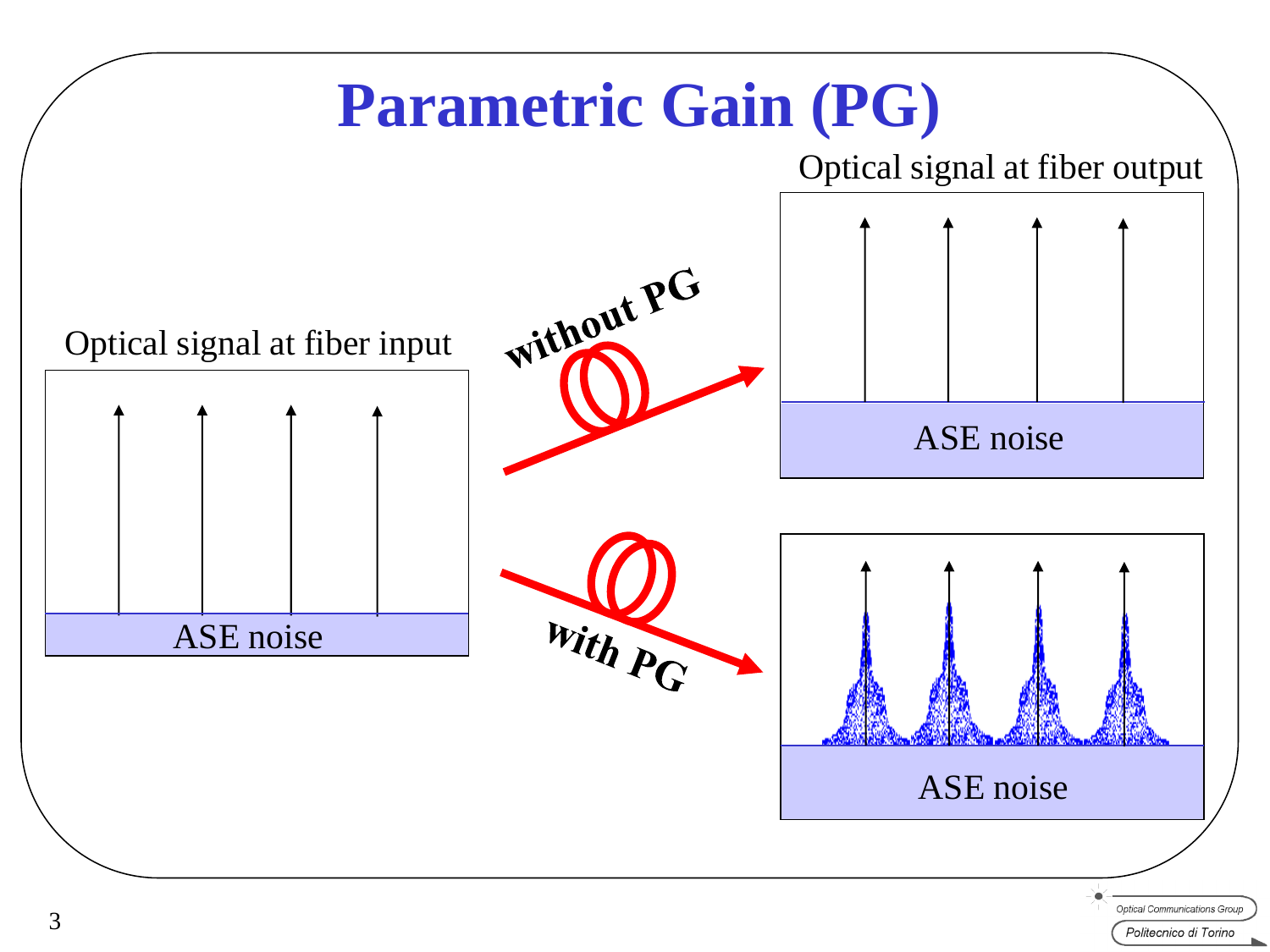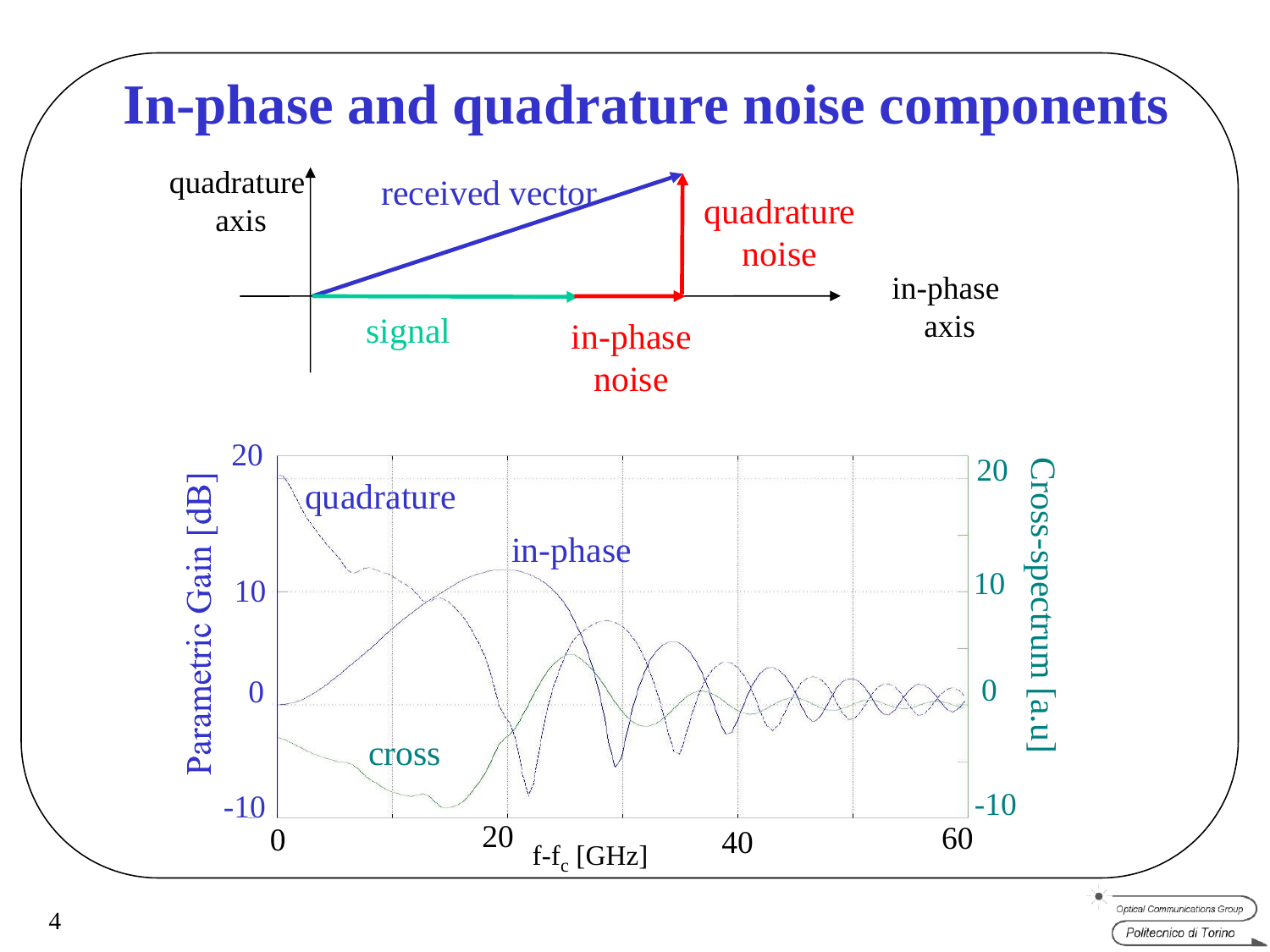#### **Potential impact of PG in fibers (\*)**

- ASE noise enhancement around the optical carrier, which cannot be filtered out at the receiver
- Pump depletion due to the power transfer to ASE noise

## **SYSTEM PERFORMANCE DEGRADATION**





(\*) R.Hui et al., "Nonlinear amplification of noise in fibers with dispersion and its impact in optically amplified systems", IEEE Photonics Technology Letters, Vol. 9 no.3 , Mar. 1997 , pp. 392 -394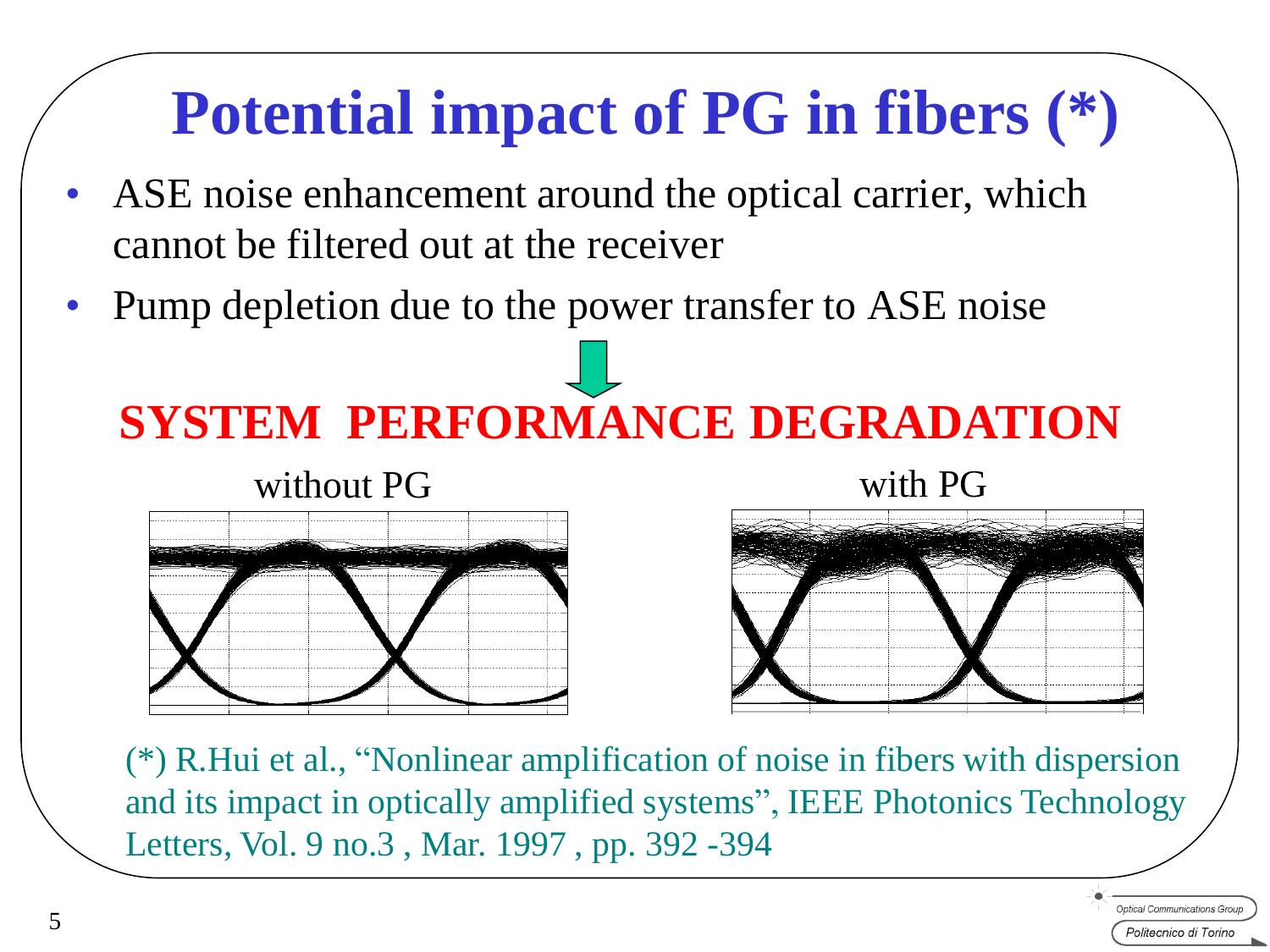#### **Drawbacks of the Gaussian Approximation**

- Evaluation of mean and standard deviation of the decision variable for a transmitted logical " $1$ " ( $\mu_1$ , $\sigma_1$ ) and for a transmitted logical "0" ( $\mu_0$ , $\sigma_0$ ).
- Evaluation of the **Q-parameter**:

$$
Q = \frac{\mu_1 - \mu_0}{\sigma_1 - \sigma_0}
$$

• Estimation of the Bit Error Rate (BER):

$$
P(e) = \frac{1}{2} \operatorname{erfc}\left(\frac{Q}{\sqrt{2}}\right)
$$

**Intical Communications Gro**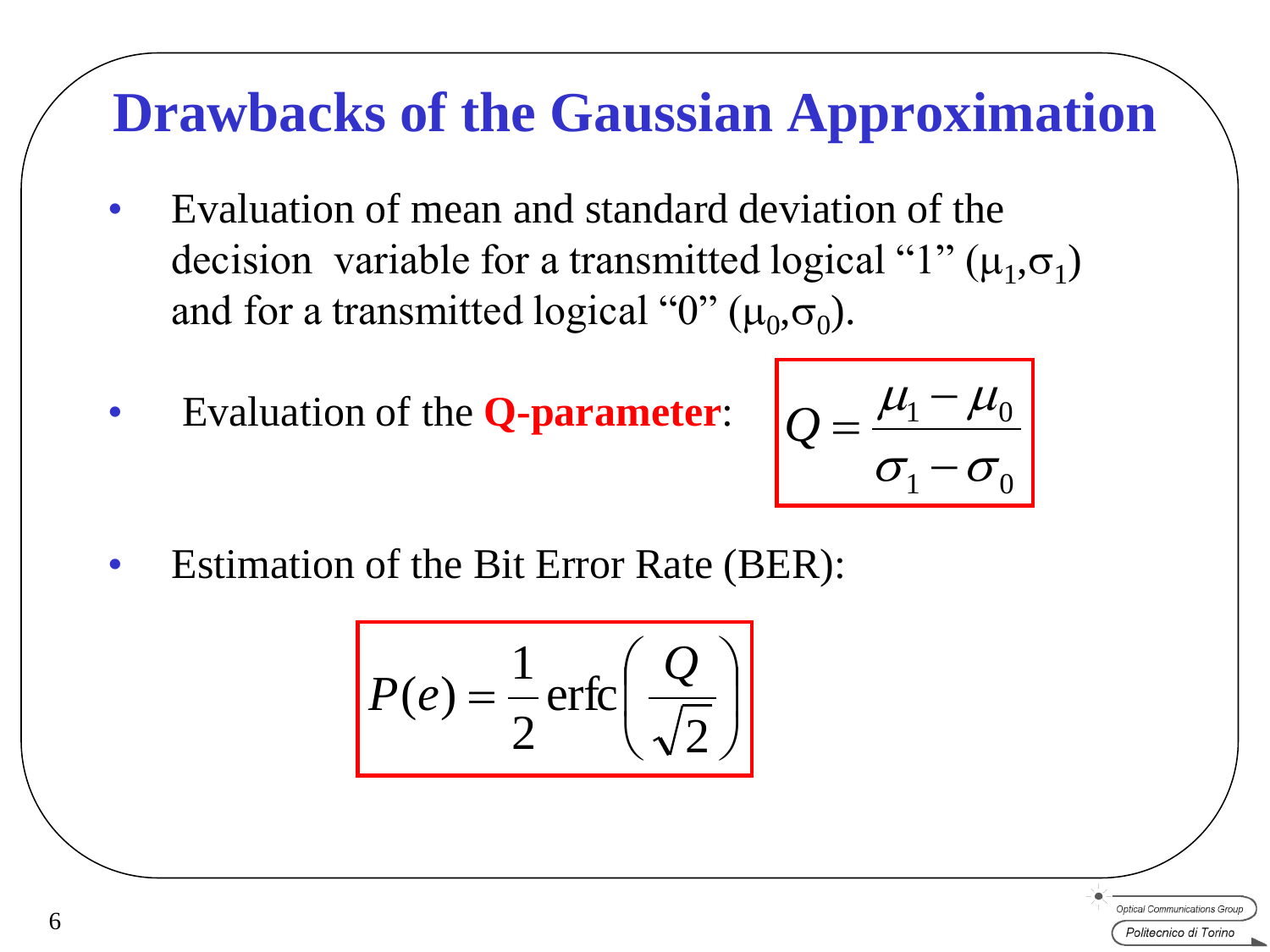# **Gaussian approximation accuracy limitations**

In a IMDD system the probability density function of the decision variable is strongly non-Gaussian:

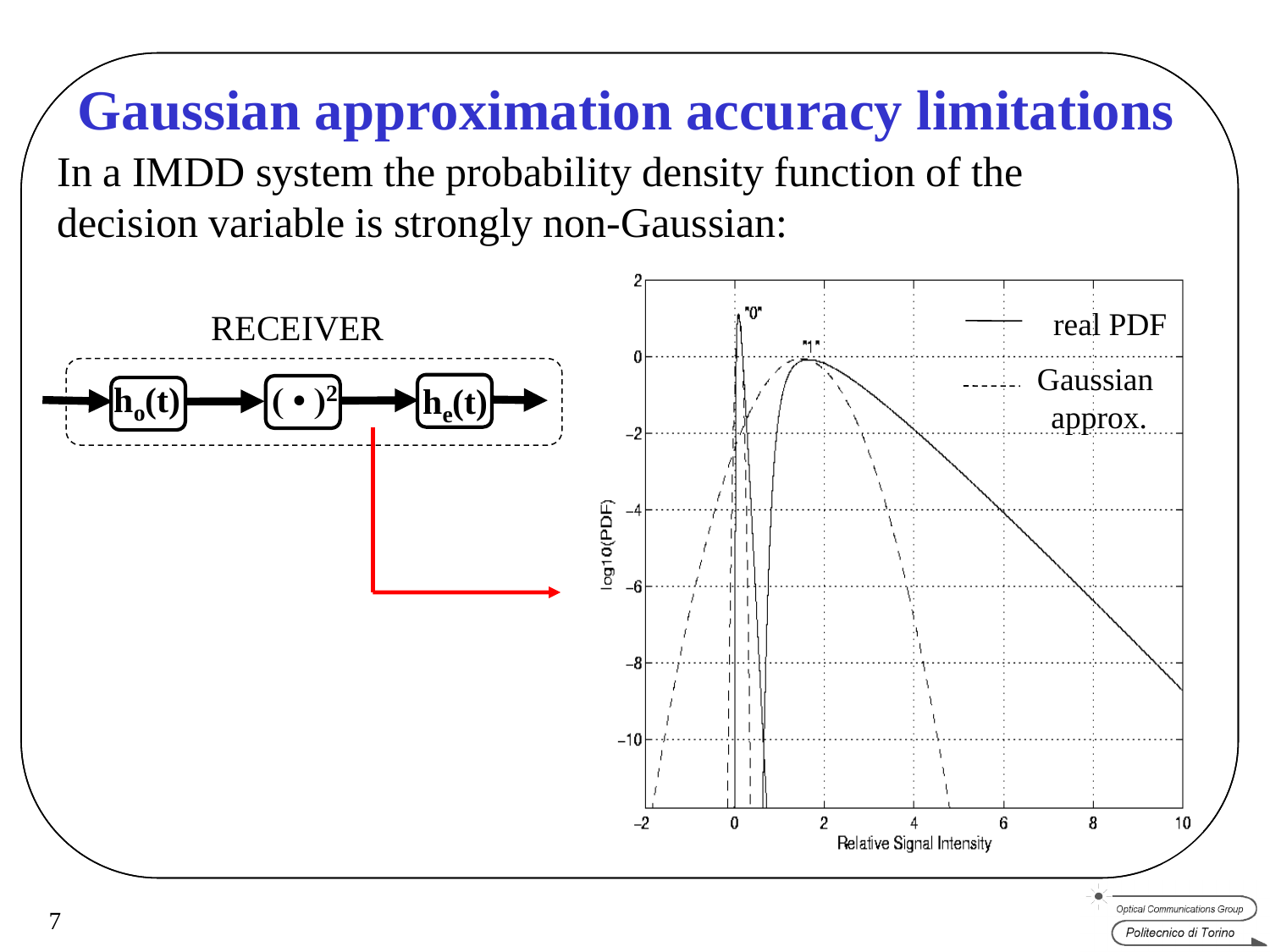#### **A new technique for BER evaluation based on Karhunen-Loève Series Expansion (\*) (KLSE technique)**

- Arbitrary optical and electrical filters
- Exact shape of the noise components power spectra taken into account (evaluated considering PG noise enhancement)
- Correlation between the in-phase and quadrature noise components taken into account

(\*) M.Kac, A.Siegert, "On the theory of noise in radio receivers with square law detectors", Journal of Applied Physics, vol.18, Apr.1947, pp. 383-397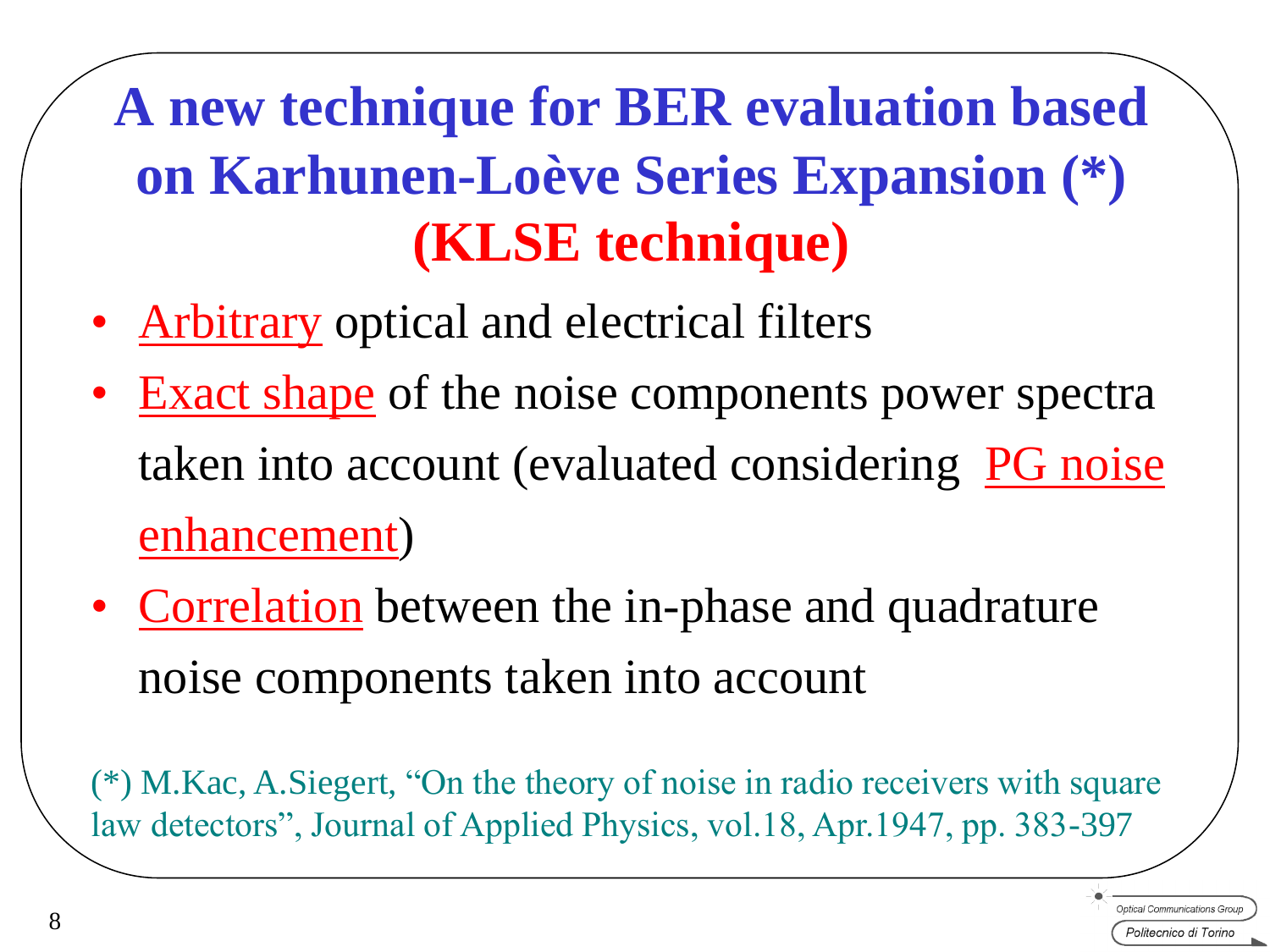## **Some simplifying hypothesis**

- Absence of intersymbol interference (ISI) at the receiver
- Absence of any transient effect, so that the the complex envelope of the demodulated electric signal, in the absence of noise, is constant in time
- Receiver electrical noise is neglected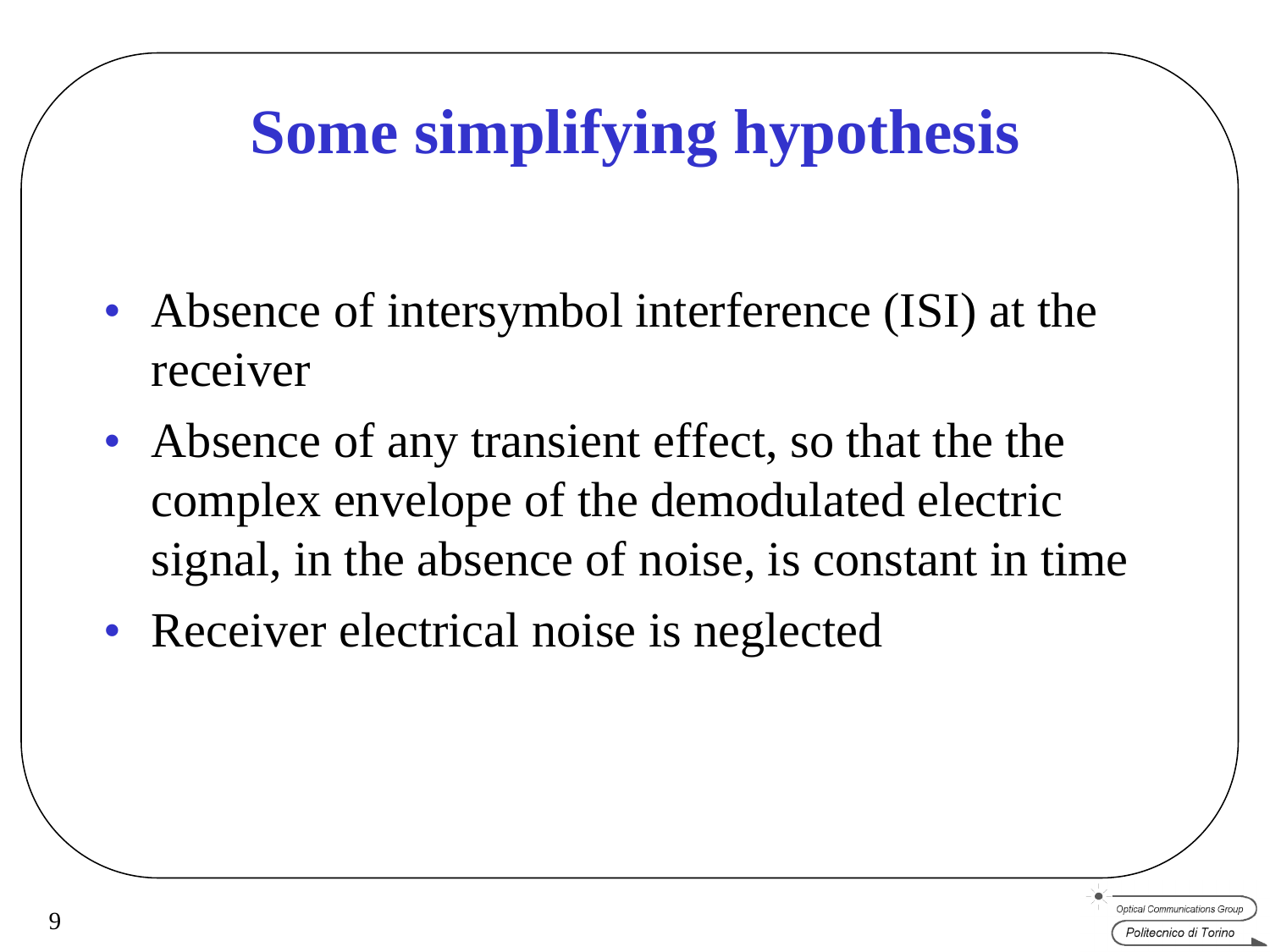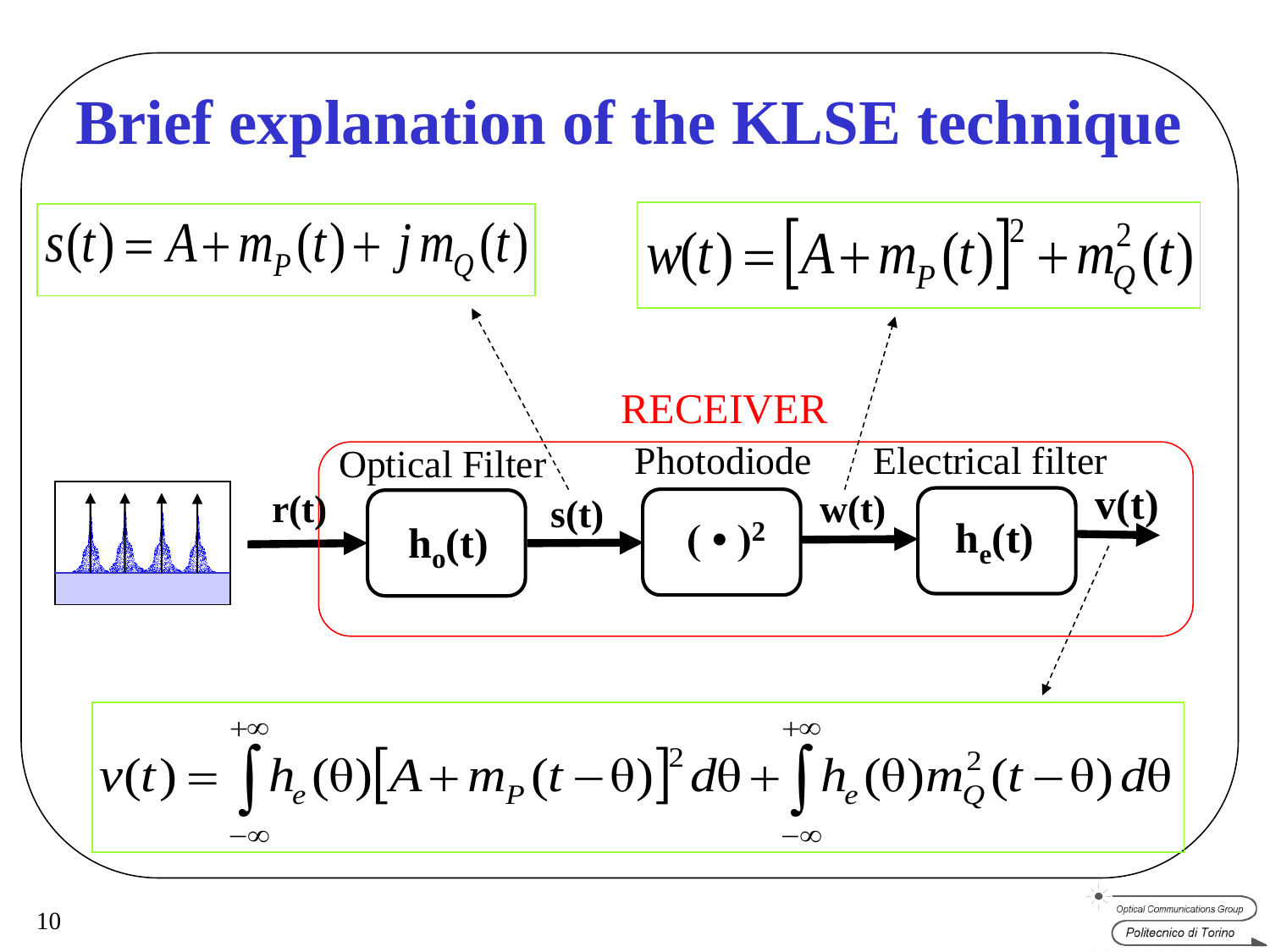### **KLSE fundamental**

Noise and signal decomposition on a proper set of ortonormal functions:

$$
m_p(t) = \sum_{i=1}^{+\infty} u_i f_i(t), \qquad m_Q(t) = \sum_{i=1}^{+\infty} z_i g_i(t), \qquad A = \sum_{i=1}^{+\infty} \alpha_i f_i(\theta)
$$
  
Integral  
equations:  

$$
\left[ \int_{-\infty}^{+\infty} h_e(\tau) \rho_p(t-\tau) f_i(\tau) d\tau = \lambda_i f_i(t) \right]
$$
  
Fundamental property:  $E\{u_i u_j\} = \lambda_i \delta_{ij}, E\{z_i z_j\} = \sigma_i \delta_{ij}$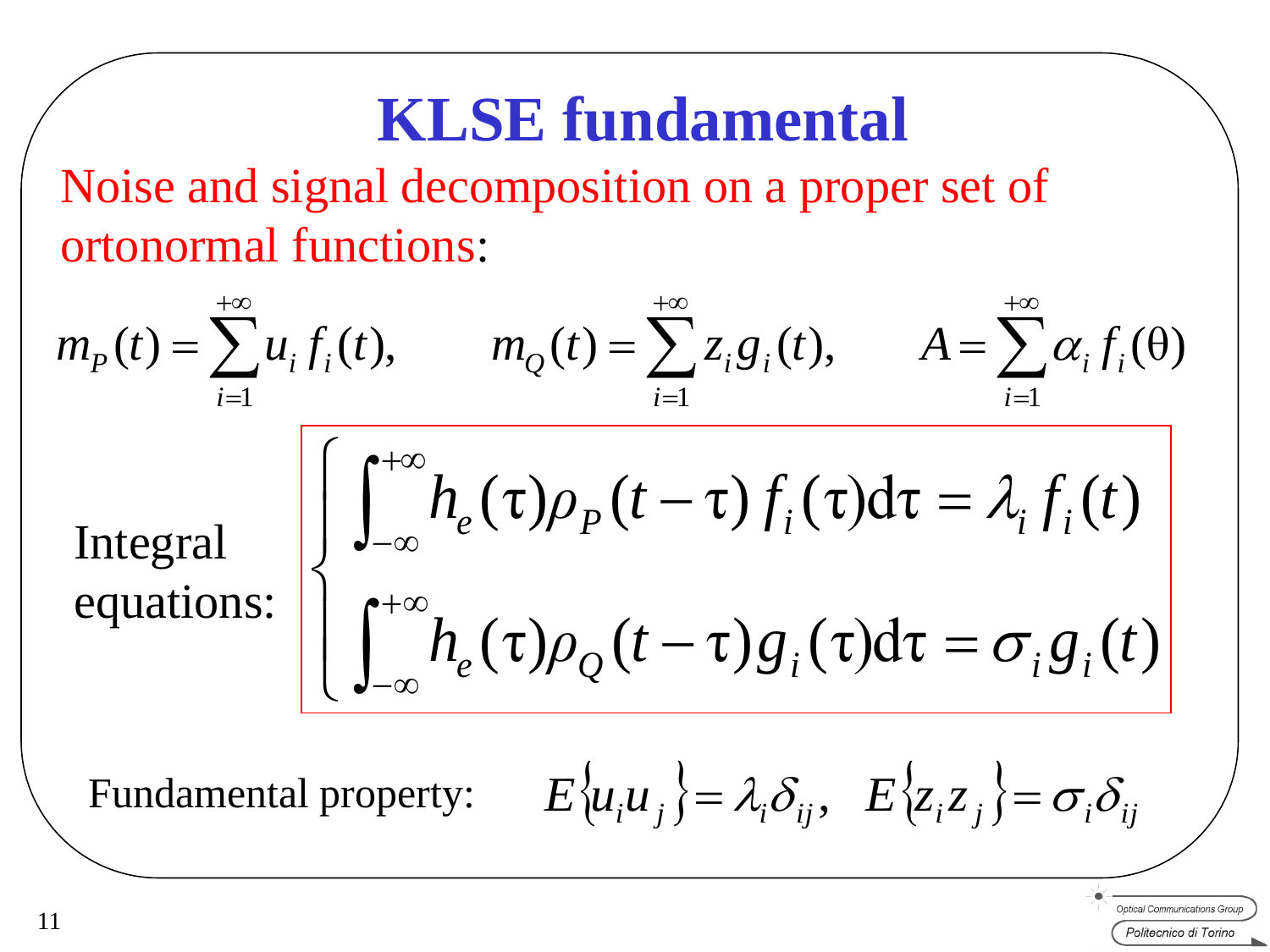It can be shown that the decision variable can be written as a quadratic form:

$$
v = \underline{x}^T \cdot \underline{x}
$$

where:  $\underline{x} = [u_1...u_M \ z_1...z_M]^{T}$   $E[\underline{x}] = [\alpha_1...\alpha_M \ 0...0]^{T}$  $\underline{x} = [u_1...u_M \ z_1...z_M]$  $\overline{\phantom{a}}$  $\overline{\phantom{a}}$  $\overline{\phantom{a}}$  $\overline{\phantom{a}}$  $\overline{\phantom{a}}$  $\overline{\phantom{a}}$  $\overline{\phantom{a}}$  $\overline{\phantom{a}}$  $\overline{\phantom{a}}$  $\overline{\phantom{a}}$  $\overline{\phantom{a}}$  $\rfloor$  $\overline{\phantom{a}}$  $E[u_1^*z_M]$   $E[u_2^*z_M]$   $\cdots$   $E[u_M^*z_M]$   $\qquad$  0  $\qquad$   $\vdots$   $\qquad \qquad$   $\qquad$  $\overline{\phantom{a}}$  $\overline{\phantom{a}}$  $\overline{\phantom{a}}$  $\overline{\phantom{a}}$  $\overline{\phantom{a}}$  $\overline{\phantom{a}}$  $\overline{\phantom{a}}$  $\overline{\phantom{a}}$  $\overline{\phantom{a}}$  $\overline{\phantom{a}}$  $\mathbf{r}$  $\cdot x$ } = *M M*  $M_{M}$  *M*  $M_{M}$   $L[u_{1} \zeta_{M}]$   $L[u_{2} \zeta_{M}]$   $M$   $L[u_{M} \zeta_{M}]$ *M M*  $E[u_1^*z_2]$   $E[u_2^*z_2]$   $\cdots$   $E[u_M^*z]$  $E[u_1^*z_1]$   $E[u_2^*z_1]$   $\cdots$   $E[u_M^*z]$  $E[u_1z_M^*]$   $E[u_2z_M^*]$   $\cdots$   $E[u_Mz_M^*]$  $E[u_1z_2]$   $E[u_2z_2]$   $\cdots$   $E[u_Mz]$  $E[u_1z_1^*]$   $E[u_2z_1^*]$   $\cdots$   $E[u_Mz]$  $E\{\mathbf{x}^{\prime} \cdot \mathbf{x}$  $\sigma_{_M}^{-}$  $\sigma$  $\sigma$  $\lambda$  $\lambda_2$   $\lambda_3$   $\lambda_4$   $\lambda_5$   $\lambda_6$   $E[u_1z_2^*]$   $E[u_2z_2^*]$   $\cdots$  $\mathcal{A}_{1}$ i se na na katika na katika na katika na katika na katika na katika na katika na katika na katika na katika na  $\cdots$   $E[u_M^*z_2]$  0  $(\sigma_2)$   $\cdots$  $\cdots$   $E[u_M^*z_1]$   $(\sigma_1)$  0  $\cdots$  $\vdots$   $(\lambda_M)$   $E[u_1z_M^*]$   $E[u_2z_M^*]$  ...  $\cdots$  0  $E[u_1z_1]$   $E[u_2z_1]$   $\cdots$  $[u_1^*z_2]$   $E[u_2^*z_2]$   $\cdots$   $E[u_M^*z_2]$   $0$   $(\sigma_2)$   $\cdots$  0  $[u_1^*z_1]$   $E[u_2^*z_1]$   $\cdots$   $E[u_M^*z_1]$   $\sigma_1$   $\sigma_1$   $\cdots$   $\sigma_n$ 0 :  $(\lambda_M)$   $E[u_1 z_M^*]$   $E[u_2 z_M^*]$   $\cdots$   $E[u_M z_M^*]$ 0  $(\lambda_2)$   $\cdots$  0  $E[u_1z_2]$   $E[u_2z_2]$   $\cdots$   $E[u_Mz_2]$ 0  $\cdots$  0  $E[u_1z_1^*]$   $E[u_2z_1^*]$   $\cdots$   $E[u_Mz_1^*]$  $\{x^I \cdot x\}$ 2 \* 1 2 J  $\sqrt{2}$ \* 2 \* 2  $\mu_2$ \* 1  $11 \qquad \qquad 1$ \* 1 \*  $1^1$   $\mu_2$ \* 1  $*$   $\overline{C}$   $\overline{C}$   $\overline{C}$   $\overline{C}$   $\overline{C}$   $\overline{C}$   $\overline{C}$   $\overline{C}$   $\overline{C}$   $\overline{C}$   $\overline{C}$   $\overline{C}$   $\overline{C}$   $\overline{C}$   $\overline{C}$   $\overline{C}$   $\overline{C}$   $\overline{C}$   $\overline{C}$   $\overline{C}$   $\overline{C}$   $\overline{C}$   $\overline{C}$   $\overline{C}$  2 \* 1 \* 2 \*  $2^{\mathcal{L}}2$ \* 2)  $U_{1} \lambda_{2}$ \* 1 \*  $2 \lambda 1$ \*  $\mathcal{L}[u_1\mathcal{L}_1]$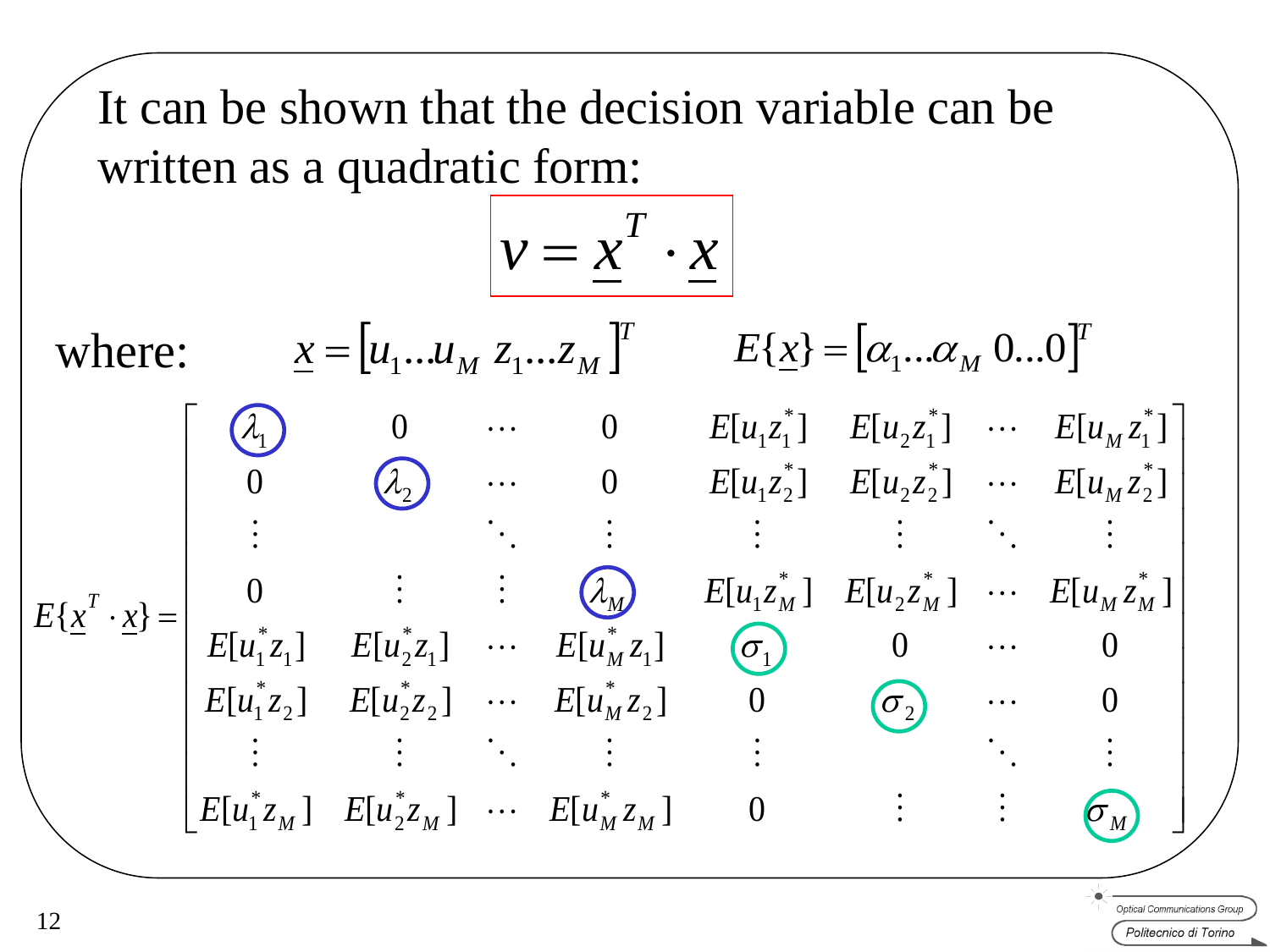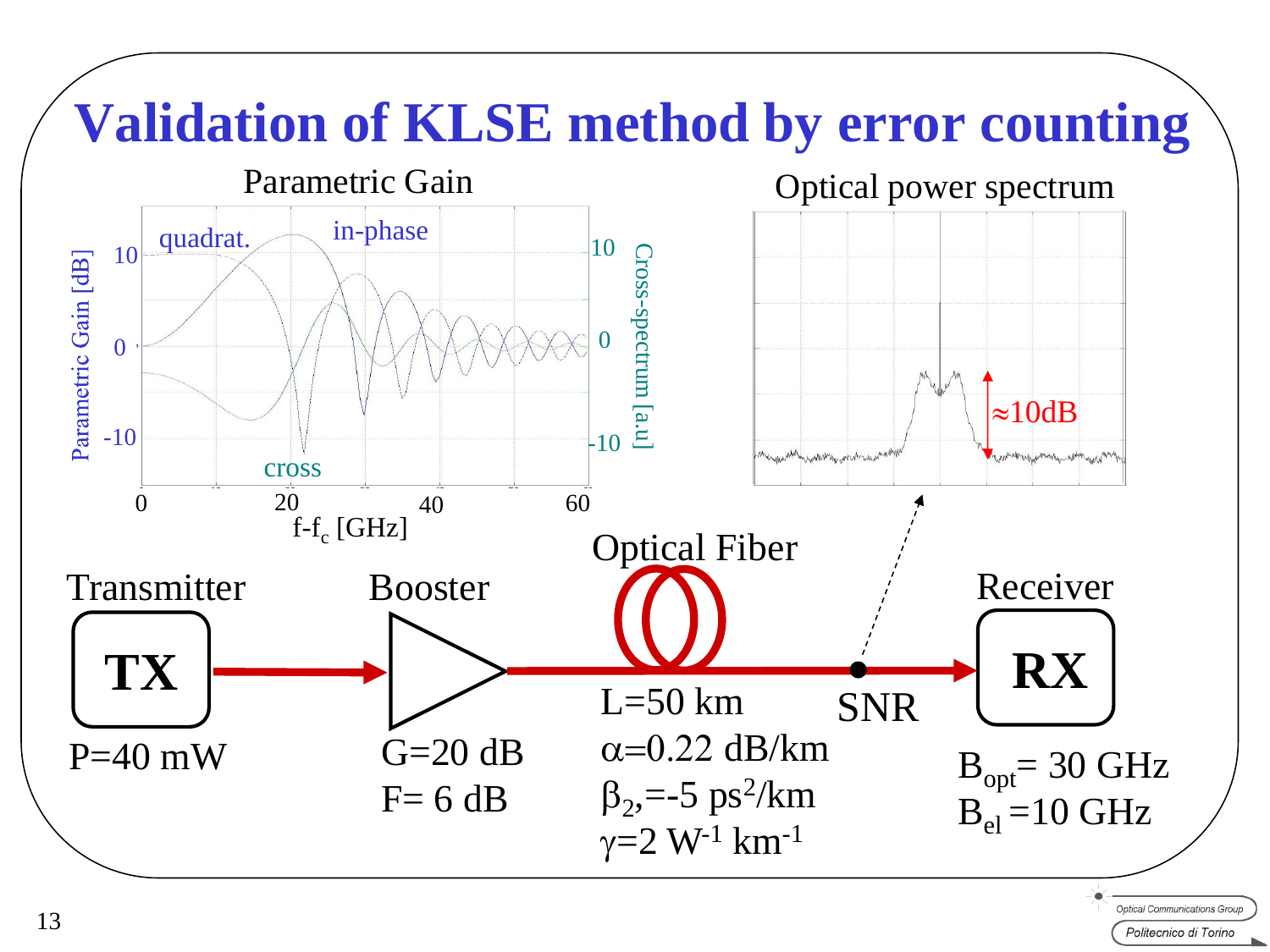# **Comparison between KL method and Gaussian approximation**



• Curves (a) and (b) differ for less than 0.05 dB

• The distance between curve (b) and curve (c) is more than 0.5 dB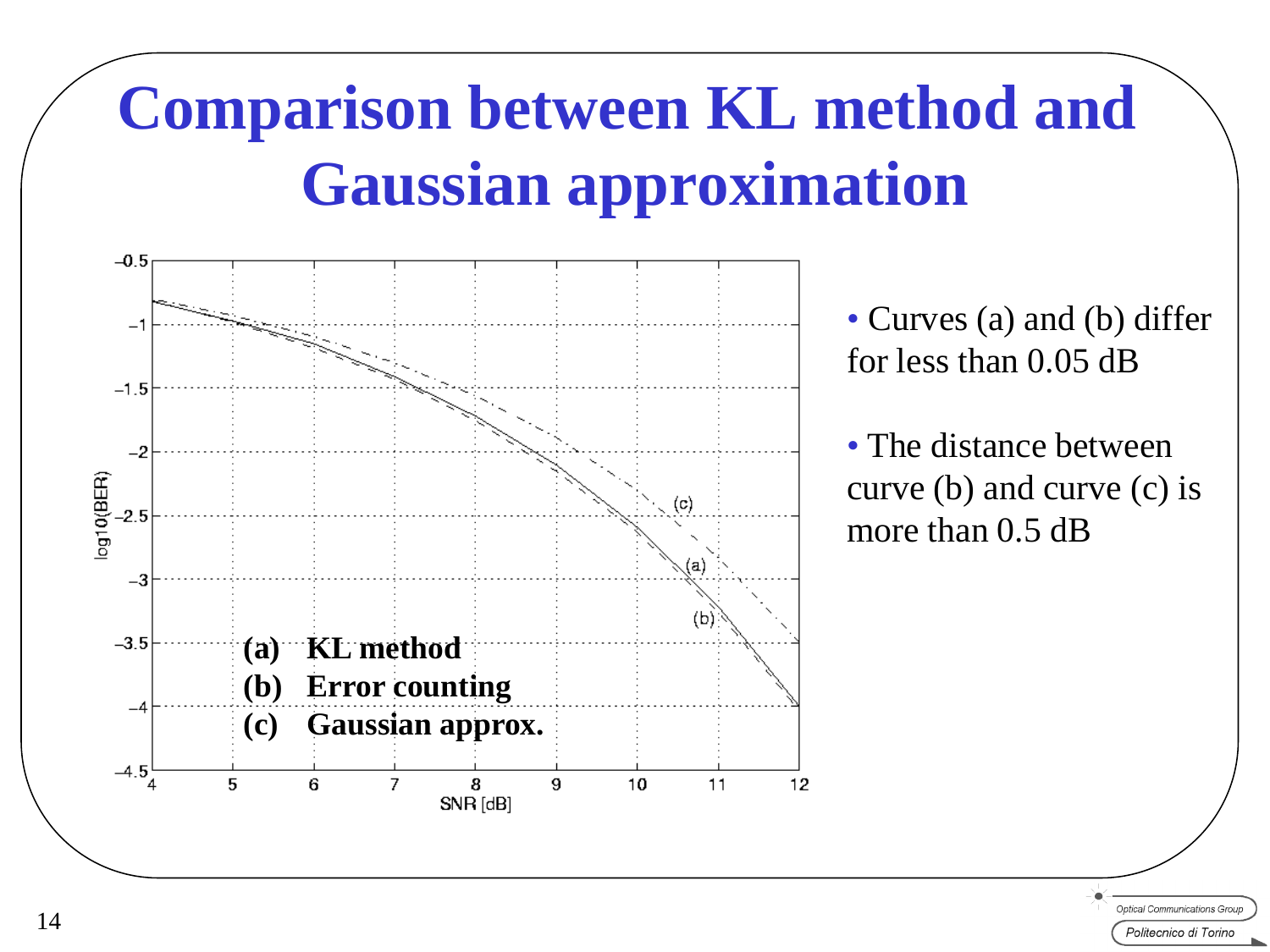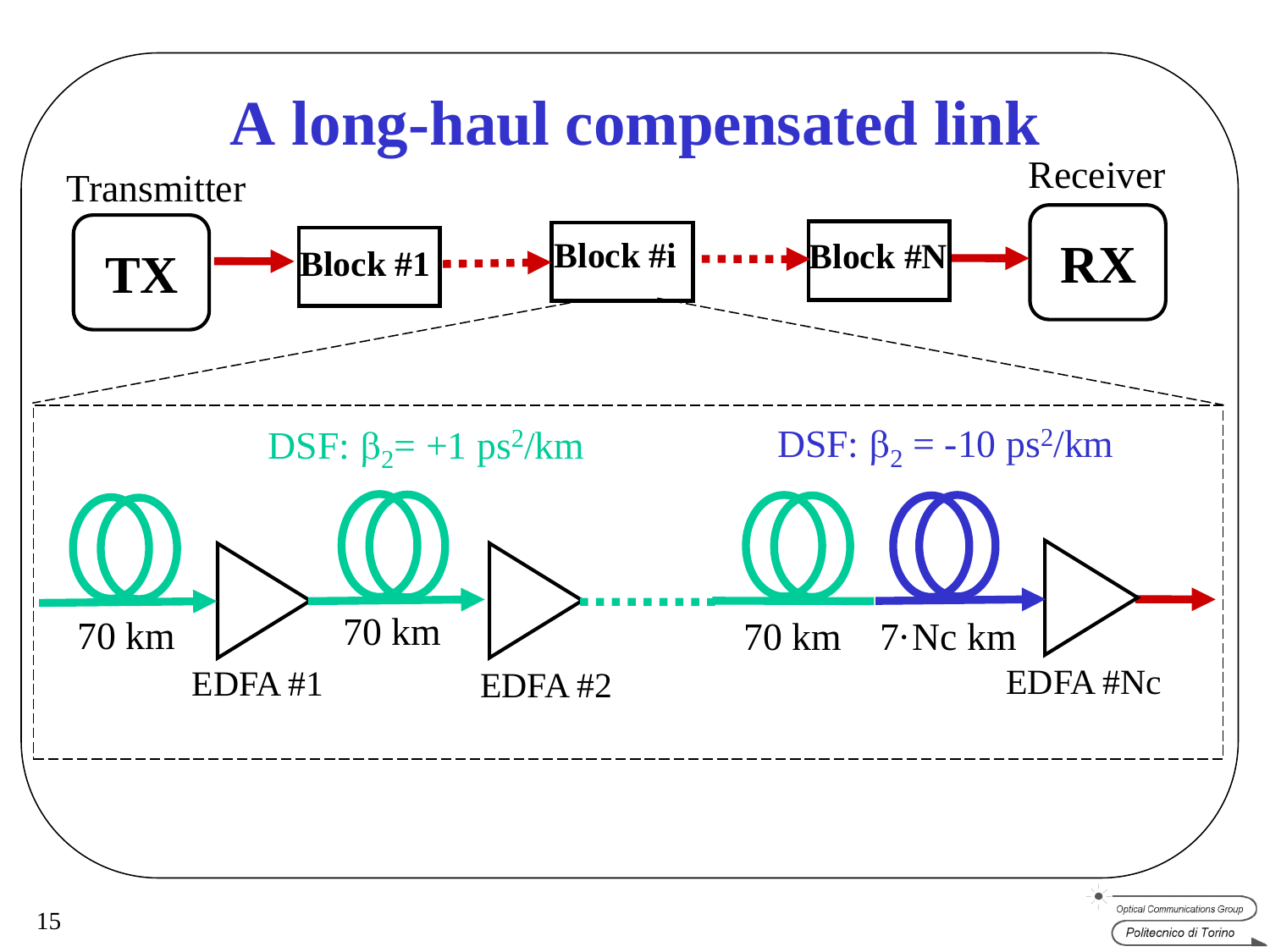#### **System impact of Parametric Gain**



• The maximum reachable distance in presence of Parametric Gain is 6,500 km (11,500 km in linearity)

• Gaussian approximation is too pessimistic whenever PG becomes relevant

• Gaussian approximation also fails in optimizing the transmitted power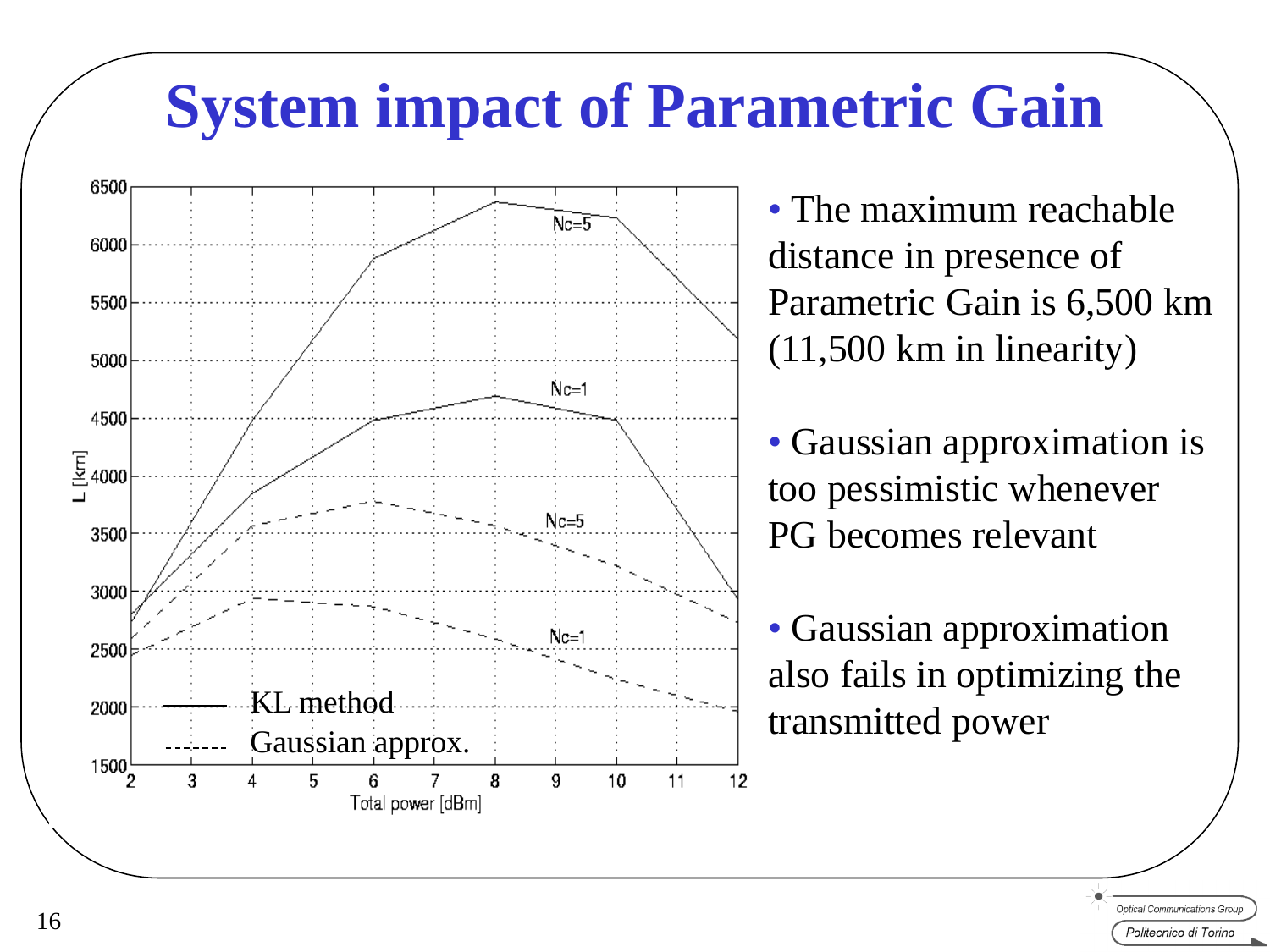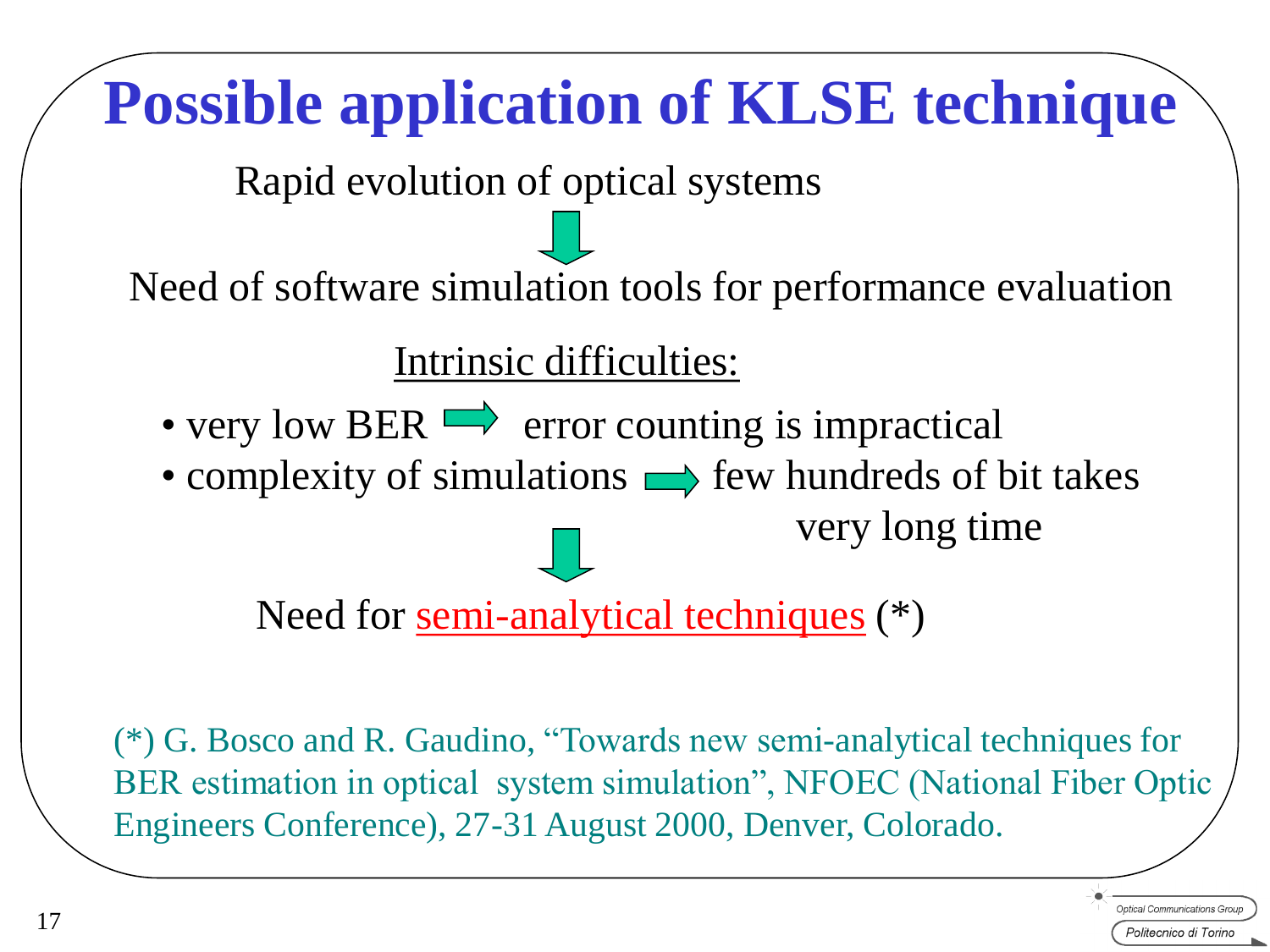#### **SIMULATION Description of the semi-analytical technique**

#### Optical Photodiode Electrical<br>Filter Photodiode Filter Filter  $h_o(t)$  $( \cdot )^2$  $h_e(t)$  $\mathbf{e}(t)$ **+ n(t)**

AWGN (analytically evaluated)

It can be shown that  $v(t)$  can still be written as a quadratic form:

$$
v(t) = \underline{x(t)}^T \cdot \underline{x(t)}
$$

but now the parameters (e.g.  $\lambda_i$ ,  $\sigma_i$ ) depend on time.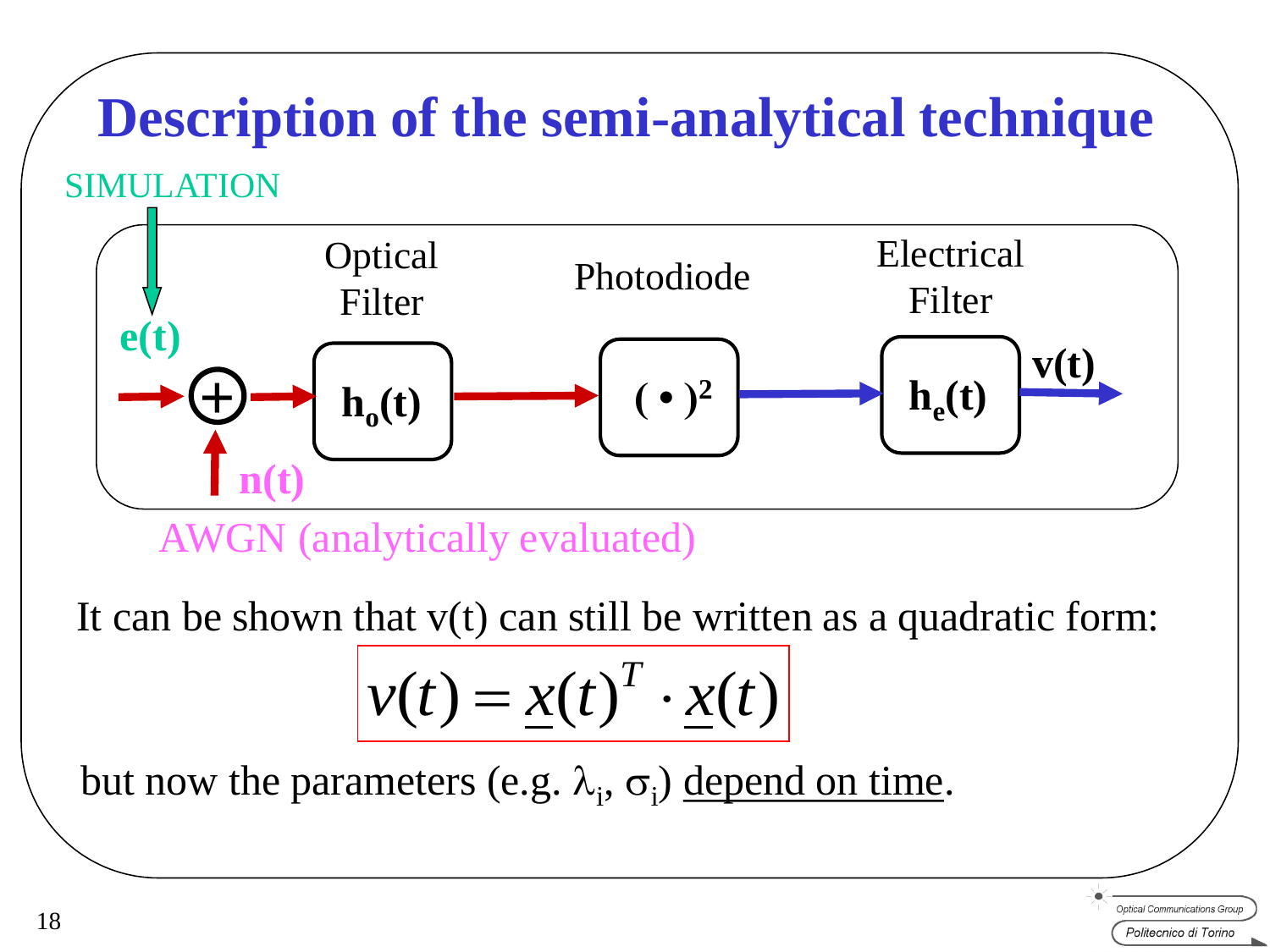

19

Politecnico di Torino